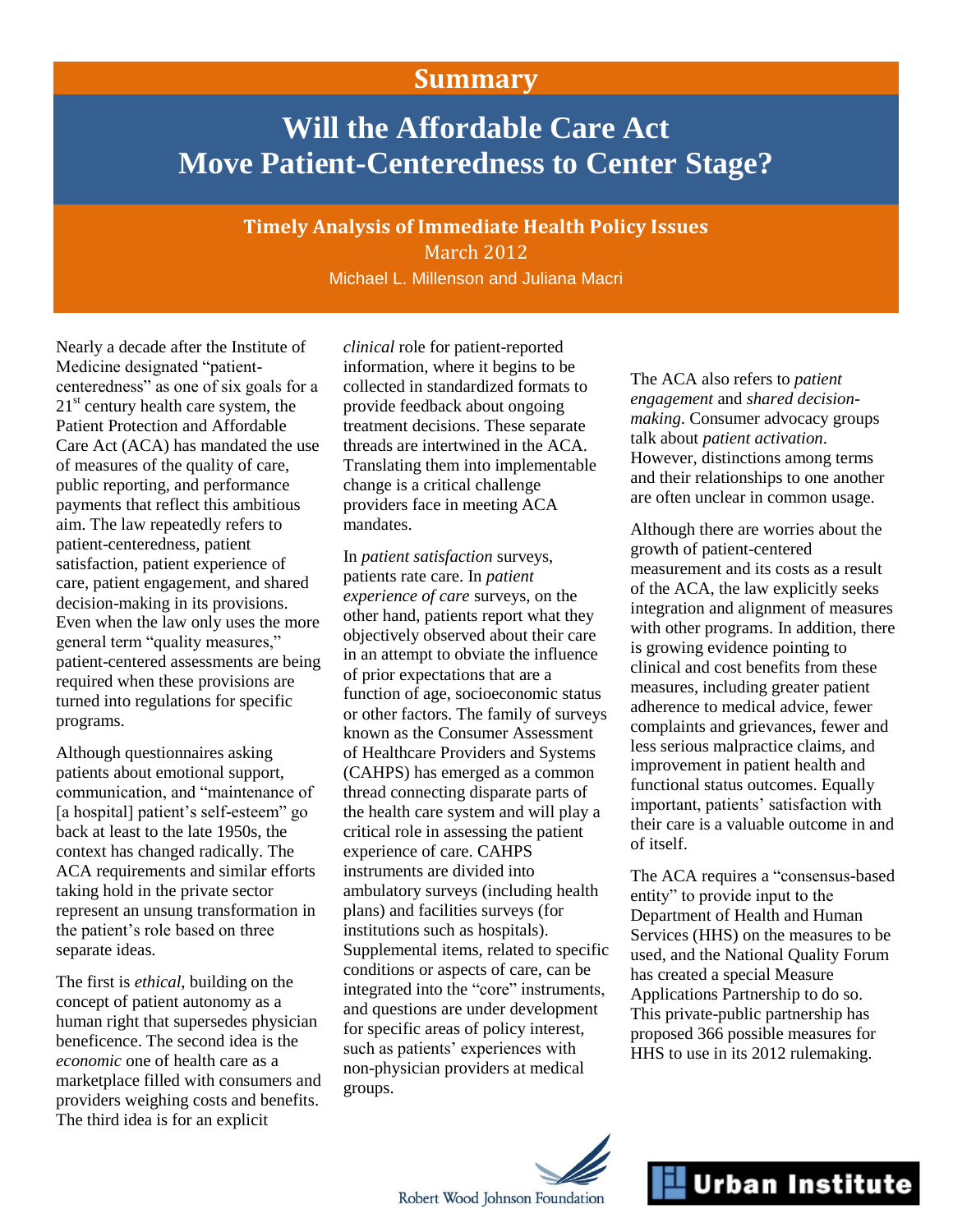Despite government-led standardization, private firms continue to offer surveys and consulting services. At the same time, web-based entrepreneurs are bypassing traditional methods of collecting patient experience data and could one day exert a powerful influence on consumers' choice of providers.

The increased emphasis on a patientcentered care system resonates on many levels. For example, a new definition of physician professionalism proposed by the American Board of Internal Medicine included patient autonomy as one of three fundamental principles. There is also increasing acceptance of previously foreign business concepts such as value-based competition based on customer needs.

More broadly, chronic disease cannot be treated effectively without patient participation and cooperation. In a 2011 survey of nearly 800 hospitals, improving patient experience and patient satisfaction was picked as the second-highest priority (behind quality and safety) for the next year and the highest priority in the two years after that.

A serious and sustained effort to build a patient-centered health care system is starting to gain momentum. Still, while the ACA may signal a turning point, national health reform is an opportunity, not a guarantee. Rhetoric will need to be matched with funding for data collection, consensus building on measure use, and the integration, alignment, and harmonization of measures in different programs. And, of course, declarations of cultural change in hotel meeting rooms will have to be reflected in real changes in hospital and exam rooms.

The journey from aspirational to operational for patient-derived measures will not be a smooth road, but it is one that promises unique clinical, economic, and ethical gains. The rallying cry of the disability rights movement, "Nothing about us without us," can be the model for a new paradigm of care delivery and continuous improvement. Though the process is still unfolding, providers and others are finally beginning to understand the profound impact of seeing health care "through the patient's eyes."